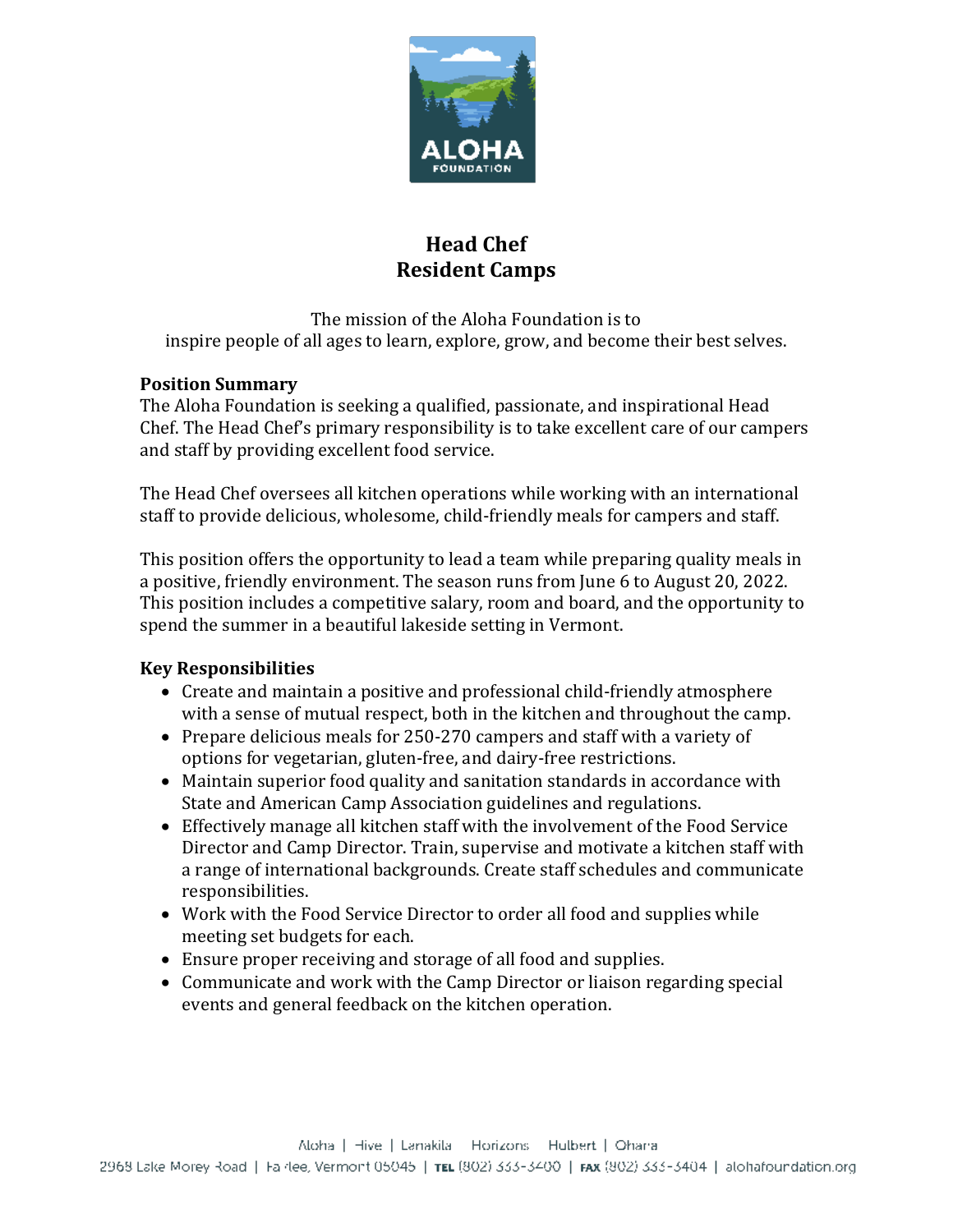

Head Chef Resident Camps January 6, 2022 Page 2 of 3

- Ensure proper food handling and food safety practices. Maintain a high standard of cleanliness throughout the kitchen and storage areas.
- Other duties as assigned.

#### **Requirements - Knowledge, Qualifications, Skills, Abilities**

- Excellent cultural fit for the camp and the Aloha Foundation, passion for our mission and delivering it through food and food service.
- 8 or more years cooking experience.
- 3 or more years of experience in a head chef position.
- Experience managing and training staff.
- Experience working with purchasing food and supplies a plus.
- Experienced in food sanitation and safety.
- Able to work on feet for duration of shift.
- Comfortable using a computer and online purchasing sites a plus.
- Must be able to lift/carry a maximum of 50 pounds unassisted, push/pull a maximum of 50 pounds. Stand, sit, bend, and walk for extended periods of time.
- Must be 21+ years old.

#### **Compensation**

This is a seasonal contract. Per hour: \$21.00 plus room and board.

#### **Education/Experience Level:**

- Associates Degree
- Culinary Degree (preferred)
- ServSafe Certification (preferred)

#### **Schedule**

- 8-hour shifts
- 10-hour shifts
- Monday-Friday
- Weekends